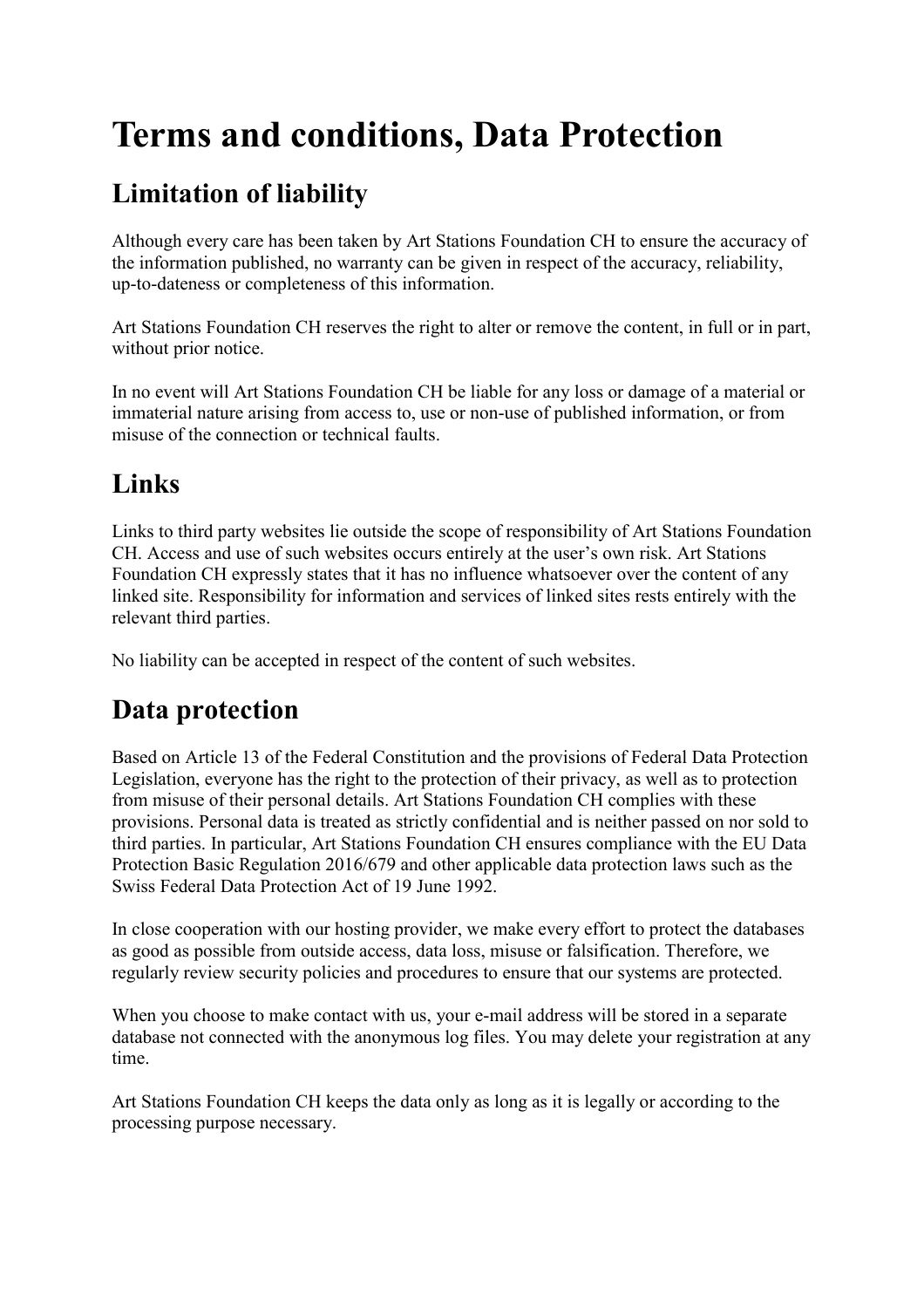# **Copyright**

Copyright, Art Stations Foundation CH.

Information on Art Stations Foundation CH's website is accessible to the public.

Downloading or copying of texts, illustrations, photos or any other data does not entail any transfer of rights on the content.

Copyright and any other rights relating to texts, illustrations, photos or any other data available on Art Stations Foundation CH's website are the exclusive property of the foundation or of any other expressly mentioned owners. Any reproduction requires the prior written consent of the copyright holder.

#### **Rechtliche Bedingungen zur Nutzung der Website, Datenschutz**

## **Haftung**

Obwohl die Art Stations Foundation CH mit aller Sorgfalt auf die Richtigkeit der veröffentlichten Informationen achtet, kann hinsichtlich der inhaltlichen Richtigkeit, Genauigkeit, Aktualität, Zuverlässigkeit und Vollständigkeit dieser Informationen keine Gewährleistung übernommen werden.

Wir behalten uns ausdrücklich vor, jederzeit Inhalte ohne Ankündigung ganz oder teilweise zu ändern, zu löschen oder zeitweise nicht zu veröffentlichen.

Haftungsansprüche gegen die Art Stations Foundation CH wegen Schäden materieller oder immaterieller Art, welche aus dem Zugriff oder der Nutzung bzw. Nichtnutzung der veröffentlichten Informationen, durch Missbrauch der Verbindung oder durch technische Störungen entstanden sind, werden ausgeschlossen.

#### **Verweise und Links**

Verweise und Links auf Webseiten Dritter liegen ausserhalb des Verantwortungsbereichs der Art Stations Foundation CH. Der Zugriff und die Nutzung solcher Webseiten erfolgen auf eigene Gefahr des Nutzers oder der Nutzerin. Art Stations Foundation CH erklärt ausdrücklich, dass sie keinerlei Einfluss auf die Gestaltung, den Inhalt und die Angebote der verknüpften Seiten haben. Informationen und Dienstleistungen von verknüpften Webseiten liegen vollumfänglich in der Verantwortung des jeweiligen Dritten.

Es wird jegliche Verantwortung für solche Webseiten abgelehnt.